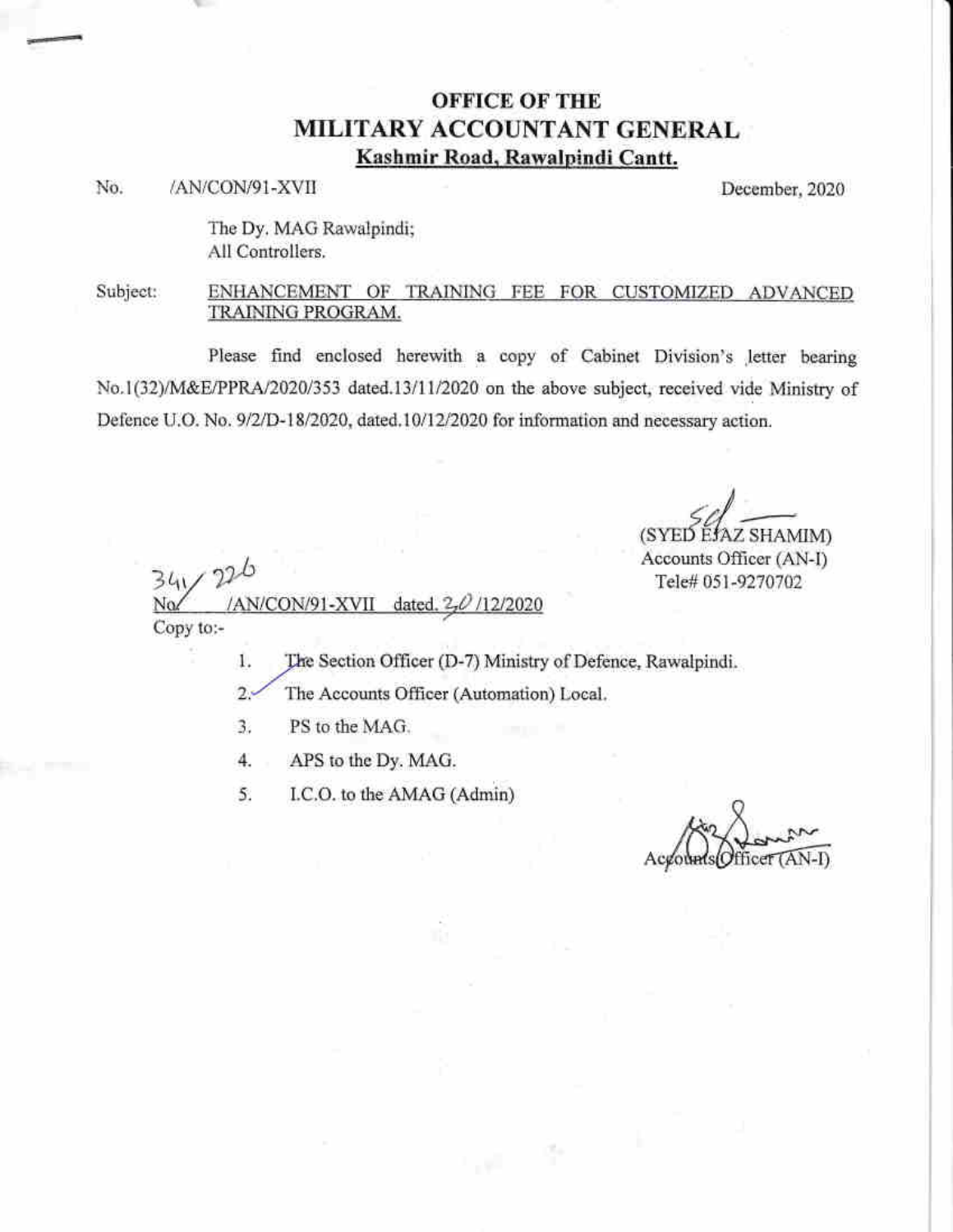

cited subject for information and necessary action, please.

(Handlau Ishfaq)<br>Section Officer

MAG, Pakistan Military Accounts Deptt, Rwp. Surveyor General, Survey of Pakistan, Rwp. DG, Military Lands & Cantor ments, Rwp. DG, Pakistan Armed Services Board, Rwp. DG, Pakistan Maritime Security Agency, Karachi DG, FGEIs (C/G) Directorate, Rawalpindi,

Dte Gen, ISI, Islamabad Director (Admin) JSHQ, Chaklala, Rwp SD Dte (SD-1), GHQ, Rawalpindi Director (Admin) AHQ, Islamabad Director (Admin), NHQ, Islamabad,

# Min of Def.u.o.No. 9/2/D-18/2020 dated 10th December, 2020

Copy for information and necessary action to: -

Snr JS-V, JS-I, JS-II, JS-IV, JS-VII, DS (Army-C) APS to JS-III

Copy for information, with reference to their O.M. quoted above to:-

Cabinet Division, Engr. M. Zubair, Director General (M&E) Public Procurement Regulatory Authority, F.B.C Building, 1st Floor, G-5/2, Islamabad.

fundational